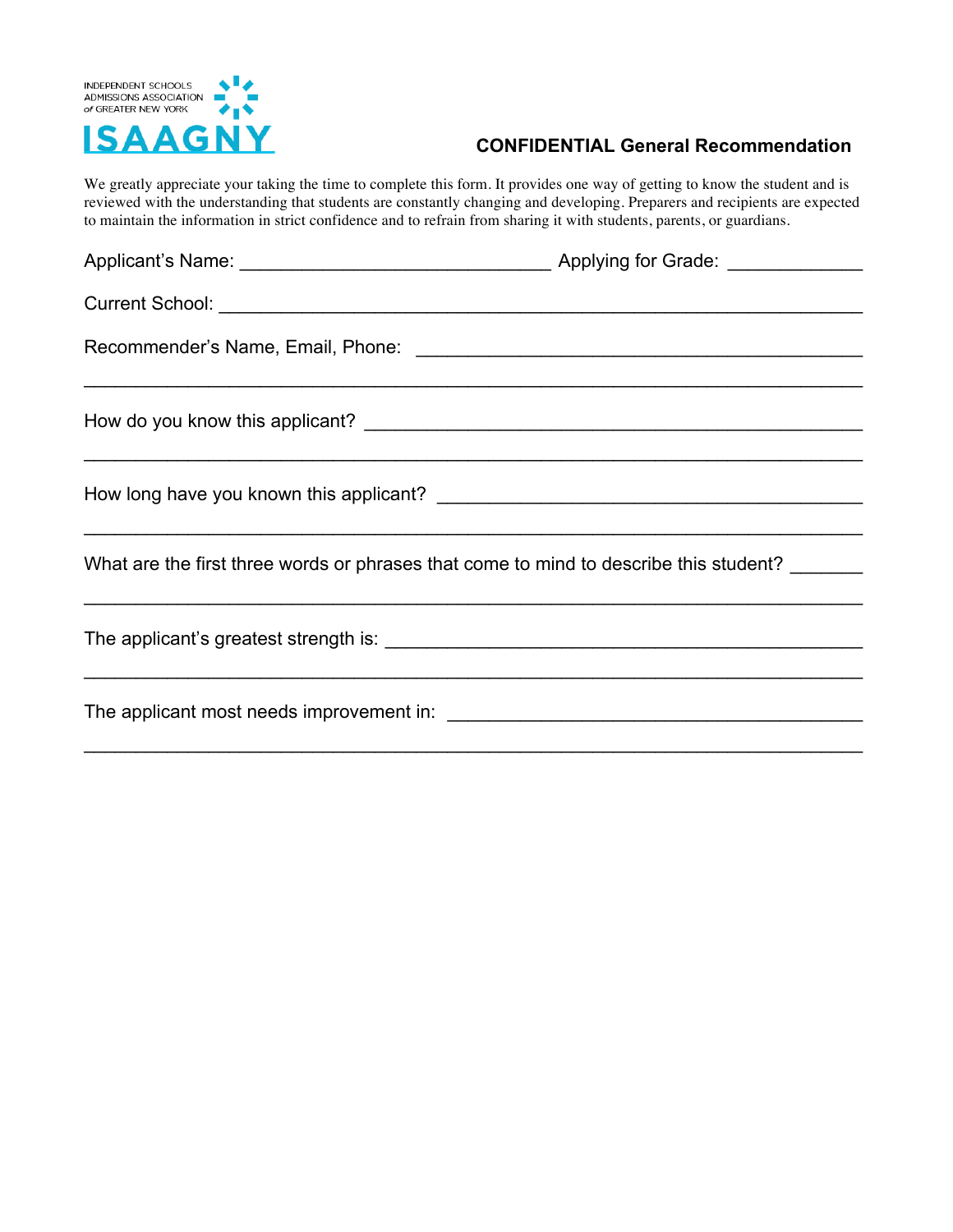To the best of your ability, please rate the student in each of the following areas:

| <b>Academic achievement</b><br>No basis for judgment                   | $\Box$ | Poor                    | $\Box$ | Fair                        | $\Box$ | Good                               | $\Box$ | Outstanding                            |
|------------------------------------------------------------------------|--------|-------------------------|--------|-----------------------------|--------|------------------------------------|--------|----------------------------------------|
| Ability to express ideas<br>verbally<br>No basis for judgment          | $\Box$ | Limited                 | $\Box$ | Has some<br>difficulty      | $\Box$ | Good                               | $\Box$ | Exceptional                            |
| Daily preparation & study<br>habits<br>No basis for judgment           | $\Box$ | Poor                    | $\Box$ | Fair                        | $\Box$ | Good                               | $\Box$ | <b>Excellent</b>                       |
| <b>Follows directions</b><br>No basis for judgment                     | $\Box$ | Rarely                  | $\Box$ | Needs much<br>explanation   | $\Box$ | Occasionally<br>needs help         | $\Box$ | Quickly and<br>effectively             |
| <b>Classroom conduct</b><br>No basis for judgment                      | $\Box$ | Frequent<br>disruptions | $\Box$ | Occasional<br>misconduct    | $\Box$ | <b>Usually</b><br>good<br>behavior | $\Box$ | Good<br>conduct                        |
| <b>Attention &amp; level of</b><br>engagement<br>No basis for judgment | $\Box$ | Easily<br>distracted    | $\Box$ | Occasionally<br>distracted  | $\Box$ | <b>Usually</b><br>good focus       | $\Box$ | Exceptional<br>focus &<br>engagement   |
| <b>Motivation &amp; initiative</b><br>No basis for judgment            | $\Box$ | Low                     | $\Box$ | Occasionally<br>evident     | $\Box$ | Evident                            | $\Box$ | Exemplary                              |
| Seeks help when needed<br>No basis for judgment                        | $\Box$ | Rarely                  |        | Occasionally                | $\Box$ | Usually                            | $\Box$ | Always                                 |
| <b>Reaction to</b><br>criticism/feedback<br>No basis for judgment      | $\Box$ | Defensive               | $\Box$ | Ignores<br>criticism        | $\Box$ | Developing                         | $\Box$ | <b>Uses</b><br>criticism to<br>improve |
| <b>Participation in discussion</b><br>No basis for judgment            | $\Box$ | Wants to<br>dominate    | $\Box$ | Rarely<br>contributes       | $\Box$ | Quiet but<br>actively<br>engaged   | $\Box$ | Joins in<br>readily                    |
| <b>Ability to work</b><br>independently<br>No basis for judgment       | $\Box$ | Has great<br>difficulty | $\Box$ | Needs help<br>frequently    | $\Box$ | Needs help<br>occasionally         | $\Box$ | Always<br>works well                   |
| Ability to work in a group<br>No basis for judgment                    | $\Box$ | Has great<br>difficulty | $\Box$ | Sometimes<br>has difficulty | $\Box$ | <b>Usually</b><br>effective        | $\Box$ | Always<br>works well                   |
| <b>Curiosity</b><br>No basis for judgment                              | $\Box$ | Limited<br>curiosity    | $\Box$ | Occasionally<br>evident     | $\Box$ | Frequently<br>evident              | $\Box$ | Consistently<br>evident                |
| <b>Creativity</b><br>No basis for judgment                             | $\Box$ | Limited<br>creativity   | $\Box$ | Occasionally<br>evident     | $\Box$ | Frequently<br>evident              | $\Box$ | <b>Highly</b><br>developed             |